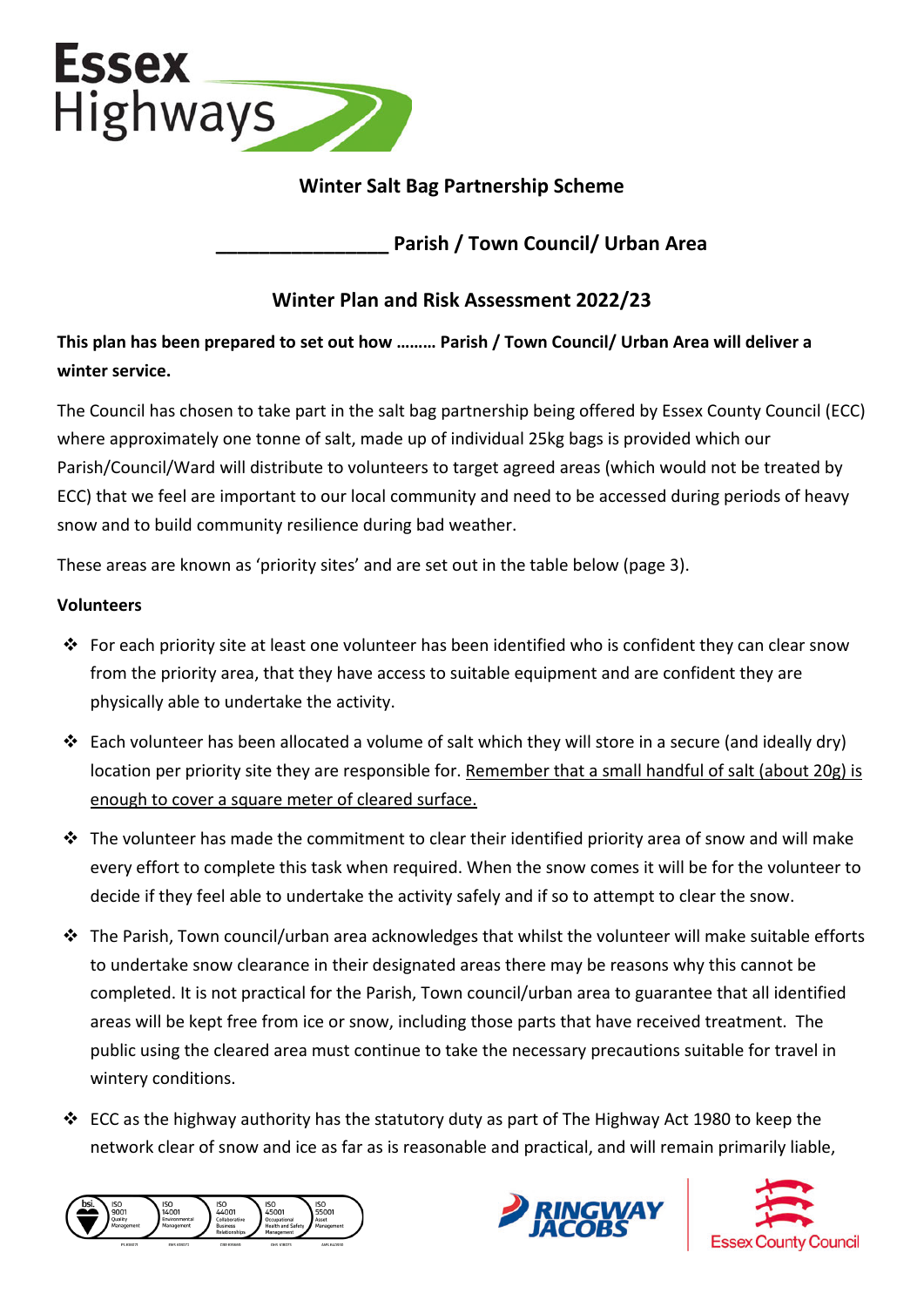even if the Parish, Town council/urban area and volunteers are willing to assist ECC in discharging this duty. If a volunteer decides not to clear snow after all, neither the volunteer nor the Parish, Town council/urban area will be under any liability for this decision.

- Each volunteer has been provided with; a **Volunteer Briefing Sheet Snow Clearing Guidance** and **Manual Handling – Good Handling Technique** information produced by ECC. The volunteer will sign to confirm they have received and read this information and understand it.
- $\cdot \cdot$  Under common law a volunteer can only be considered negligent if they deliberately went out to create a hazard. Actions which could give rise to liability for negligence would be (a) the careless discharge of snow from the shovel, (b) the careless placing of snow so as to conceal or create a hazard and (c) the use of water which actually increases the risk of slipping or skidding. In brief;
- $\cdot$  Do not discharge snow from the shovel into the actual or potential path of vehicles or pedestrians
- Do not dump snow so as to create or conceal a hazard
- Do not use water as this can refreeze and create black ice.

### **For further Information:**

#### **Snow Clearance – The law and guidance**

The Government publishes guidance about clearing snow outside your property, pathways to your property or public spaces please see: https://www.gov.uk/clear-snow-road-path-cycleway. The guidance says that there is no law stopping you from doing this.

The advice confirms that despite some media reports to the contrary, it is extremely unlikely that someone who has attempted to clear snow in a careful manner will be sued or held legally responsible if someone slips or falls on ice or snow at their property, or clearing snow from a public area as part of a voluntary role. People should not be deterred from performing a socially responsible act, such as clearing a path of snow, by the fear that someone may subsequently get injured slipping on the path.

Though the person clearing the snow does have responsibilities when doing the job, mainly to ensure that they are not making the area *more* dangerous, it is important to note that those walking on snow and ice have responsibilities themselves. A common sense approach is encouraged as is community involvement.

### **Health and safety advice and manual handling techniques**

Further information from the Health and Safety Executive can be found here http://www.hse.gov.uk/pubns/indg143.pdf

May 2022 - Parish/Town Council/ Urban Area Winter Plan and Volunteer Risk Assessment Form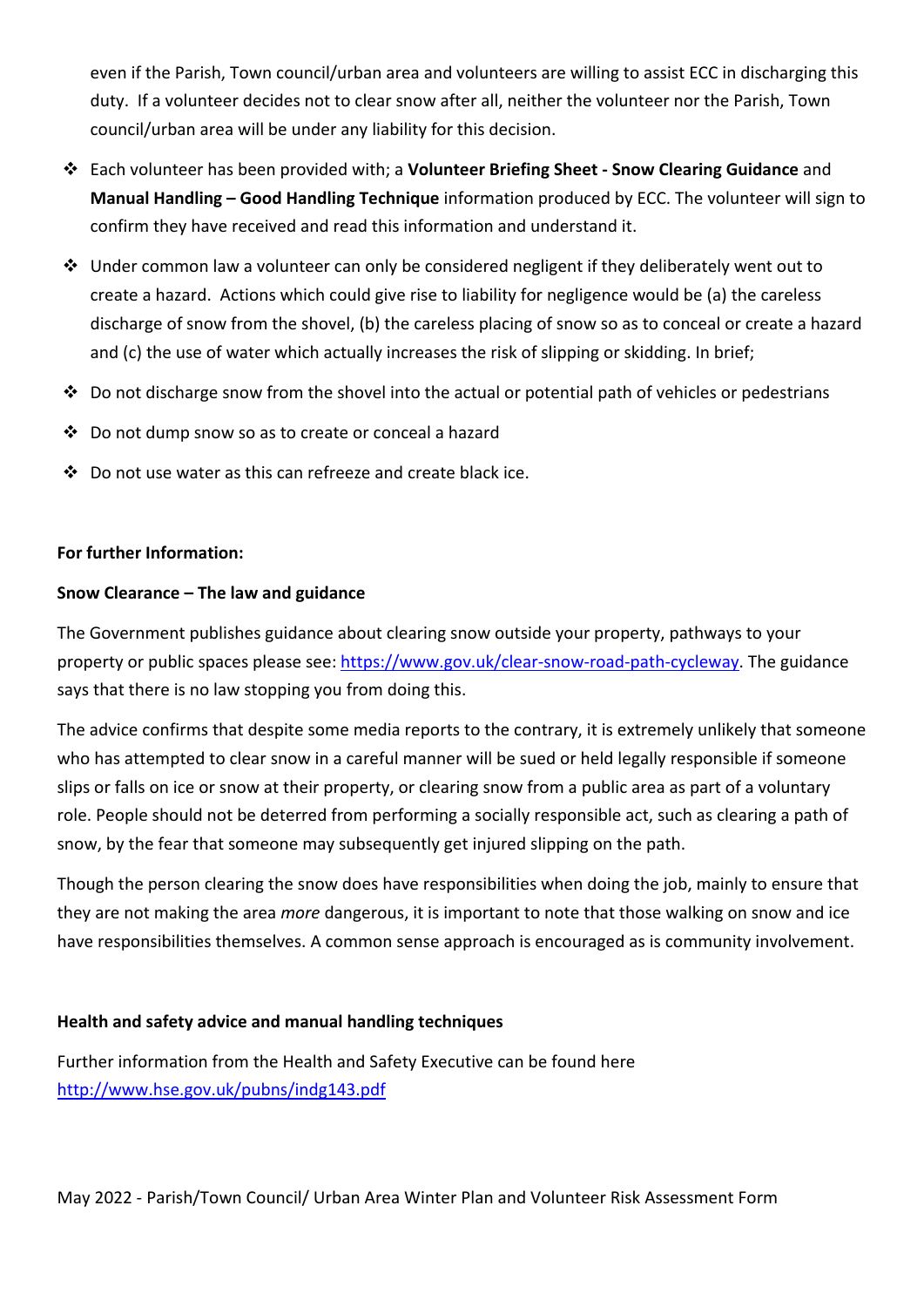#### **Essex Highways winter information**

#### https://www.essexhighways.org/winter-travel

Our aim is to keep major roads salted and traffic moving during the winter months. We concentrate on a defined network of the most important routes to keep everyone moving, this equates to 40% of the network and includes A and B roads and those with a frequent bus service. We are unable to salt the majority of residential estate roads and rural lanes. You can find out more about:

- **Gov.uk** https://www.gov.uk/clear-snow-road-path-cycleway
- **Winter & Salt Bag Partnerships Questions & Answers** https://www.essexhighways.org/salting-FAQs
- **Salting Routes** https://www.essexhighways.org/salting-routes
- **Tracking Gritters-** https://www.essexhighways.org/track-the-gritting-lorries
- **Salt Bins**  https://www.essexhighways.org/salt-bins **See map of all ECC salt bins**
- **Severe Weather Blog** https://twitter.com/essexhighways
- **Met Office** https://www.metoffice.gov.uk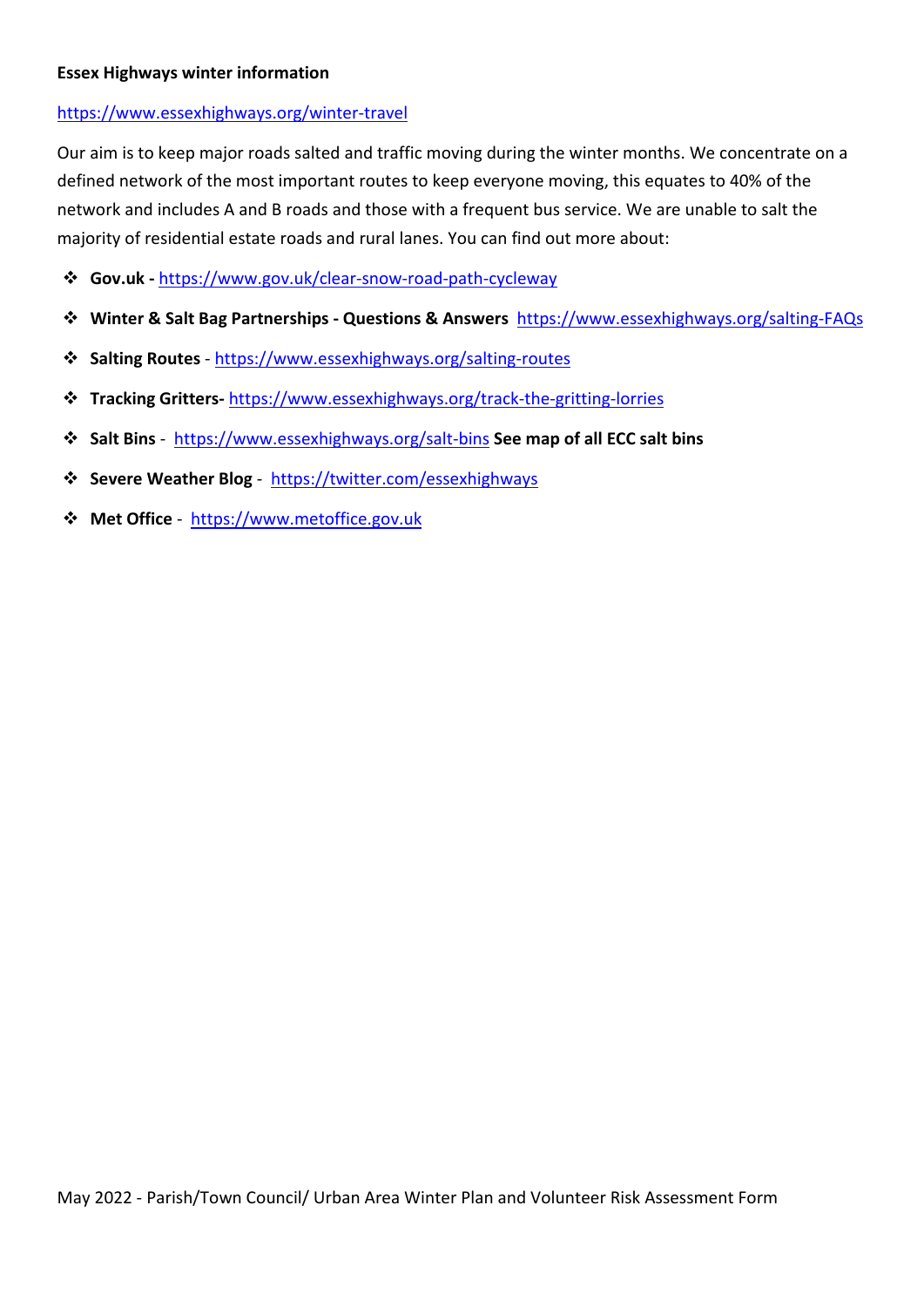| Name of<br>volunteer | Volunteer<br><b>Address</b> | Volunteer<br>contact details<br>(plus emergency<br>contact number) | Location where snow<br>is to be cleared from<br>(inc start and end<br>point)<br>i.e. Priority Sites | Volume of<br>salt<br>provided/<br>number of<br>bags. | Signature of volunteer to<br>confirm they are willing,<br>confident and physically able<br>to take part in the scheme<br>and they have read the<br>Manual Handling Leaflet and<br>Volunteer Briefing Sheet -<br><b>Snow Clearance Guidance</b> | Date of<br>signature | Any<br>alterations<br>agreed during<br>season<br>(include date) |
|----------------------|-----------------------------|--------------------------------------------------------------------|-----------------------------------------------------------------------------------------------------|------------------------------------------------------|------------------------------------------------------------------------------------------------------------------------------------------------------------------------------------------------------------------------------------------------|----------------------|-----------------------------------------------------------------|
|                      |                             |                                                                    |                                                                                                     |                                                      |                                                                                                                                                                                                                                                |                      |                                                                 |
|                      |                             |                                                                    |                                                                                                     |                                                      |                                                                                                                                                                                                                                                |                      |                                                                 |
|                      |                             |                                                                    |                                                                                                     |                                                      |                                                                                                                                                                                                                                                |                      |                                                                 |
|                      |                             |                                                                    |                                                                                                     |                                                      |                                                                                                                                                                                                                                                |                      |                                                                 |
|                      |                             |                                                                    |                                                                                                     |                                                      |                                                                                                                                                                                                                                                |                      |                                                                 |

Priority Sites - Volunteer Log (to be maintained and kept by the Parish/Town Council/ Urban Area)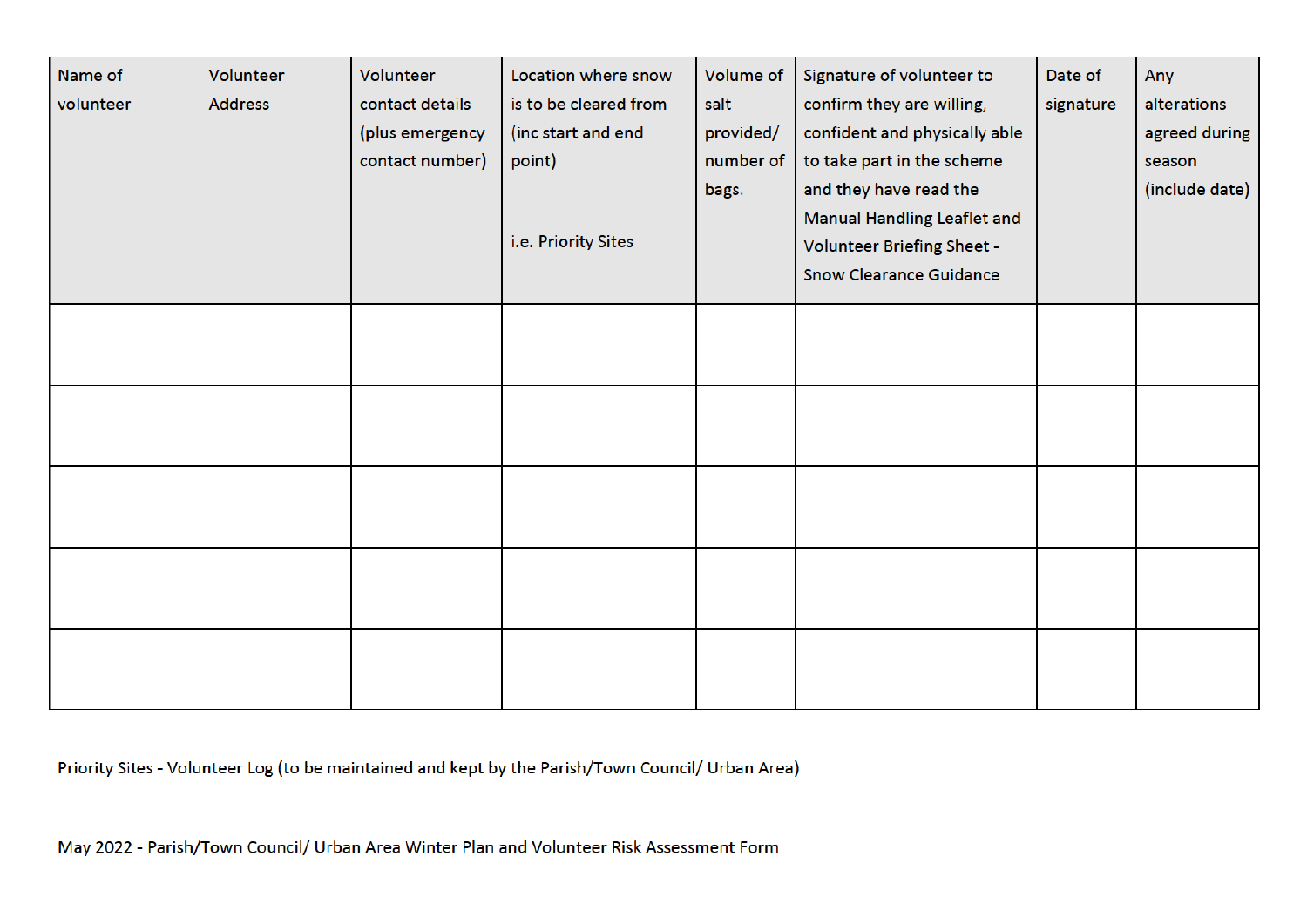#### **Risk Assessment for the Volunteer**

As a volunteer it is important to review your priority site and consider the situation you will be in when the snow comes and you will be clearing snow. This risk assessment form is an opportunity to set out your thoughts on what could be potential hazards/ risks to you or others and what solutions (control measures) you have identified to minimise these risks.

| Form completed by (print name):                                                                                                                |  |                            |  |  |  |  |  |  |
|------------------------------------------------------------------------------------------------------------------------------------------------|--|----------------------------|--|--|--|--|--|--|
| I declare that I know of no medical reason why I should not participate in this volunteering role and<br>consider myself to be in good health. |  |                            |  |  |  |  |  |  |
| <b>Signed</b>                                                                                                                                  |  | Date: ____________________ |  |  |  |  |  |  |
| Dates reviewed:                                                                                                                                |  |                            |  |  |  |  |  |  |
| Initials:                                                                                                                                      |  |                            |  |  |  |  |  |  |

#### **Activity:**

- The movement and storage of bags of salt. Each bag weighs 25kgs so care should be taken if lifting (see Manual Handling information)
- The manual removal of snow
- The spreading of a thin layer of salt over the cleared pavement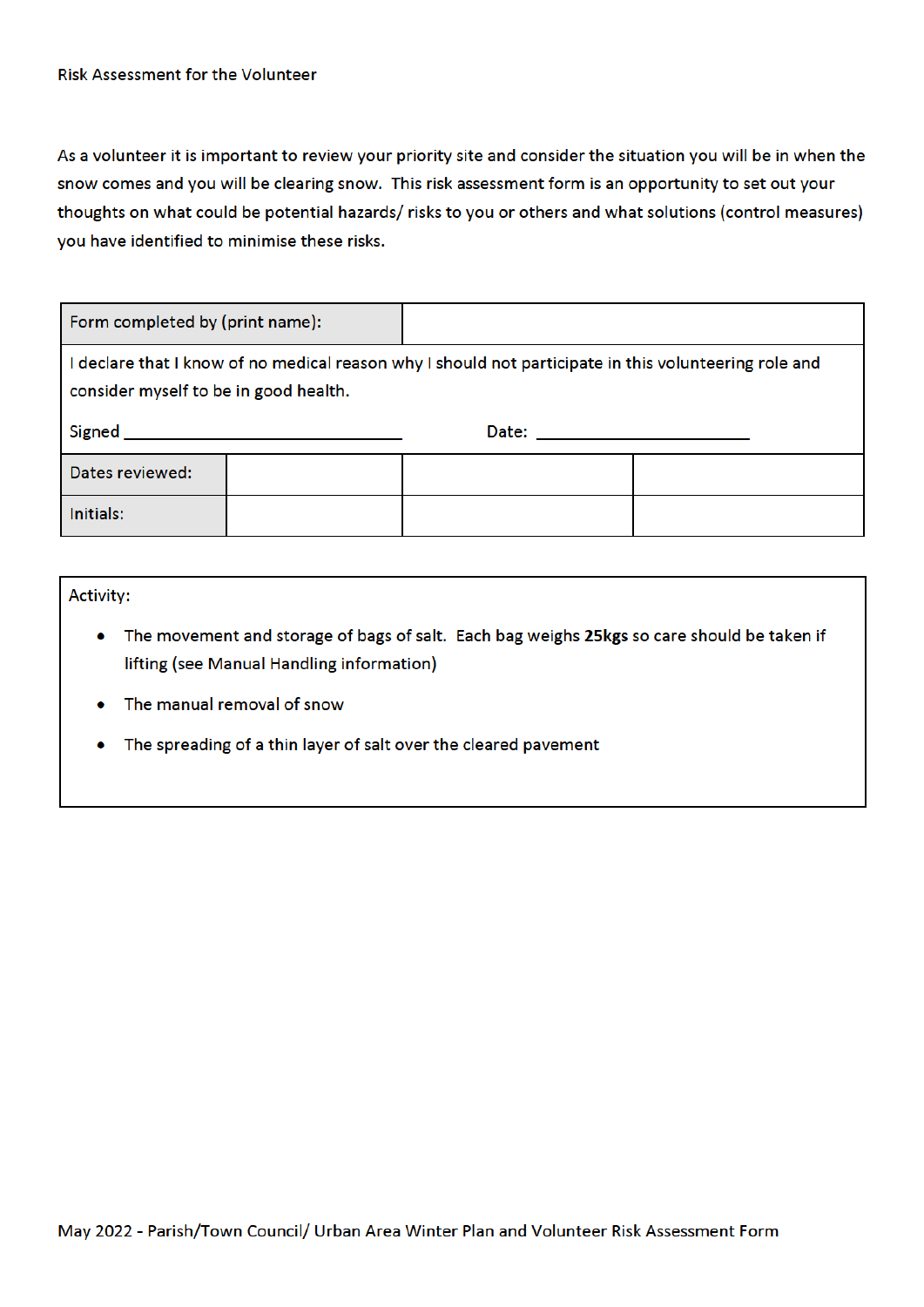## **Significant hazards / risks**

- Cold and wet weather
- Slipping on ice or compacted snow
- Vehicles losing control in the vicinity
- Working in close proximity to roads / fast moving vehicles
- Manual handling of salt and physical clearing of snow
- The piled snow causing a blockage blocking drainage channels preventing melt water to run off or blocking people's access to their property.
- Skin irritation caused by salt
- Working in poor visibility conditions

## Who could be harmed?

- The volunteer
- Members of the public
- Property (buildings, vehicles, gardens)

Competence Requirement:

The most important thing is to look after yourself. If at any point you don't feel confident and physically fit to complete the task then you should not participate.

General control measures which should be in place:

- Prior to snowfall, walk the route and identify where there is open space, grass verges, and front gardens into which snow can be deposited.
- Ensure you wear suitable footwear (boots with a good grip).
- Clearing snow is hard physical work so make sure as a volunteer you are up to it. If at any point you don't feel confident and physically fit to complete the task then you should stop. Ensure you take plenty of breaks. Suitable clothing goes without saying, boots or wellies and plenty of warm and waterproof clothing. 25% of your body heat is lost through your head and hands so wear gloves and a hat. When working, the body will build up a sweat so be prepared to shed layers as you work.
- Make sure you are close to a suitable refuge (building or vehicle) so you can take shelter in case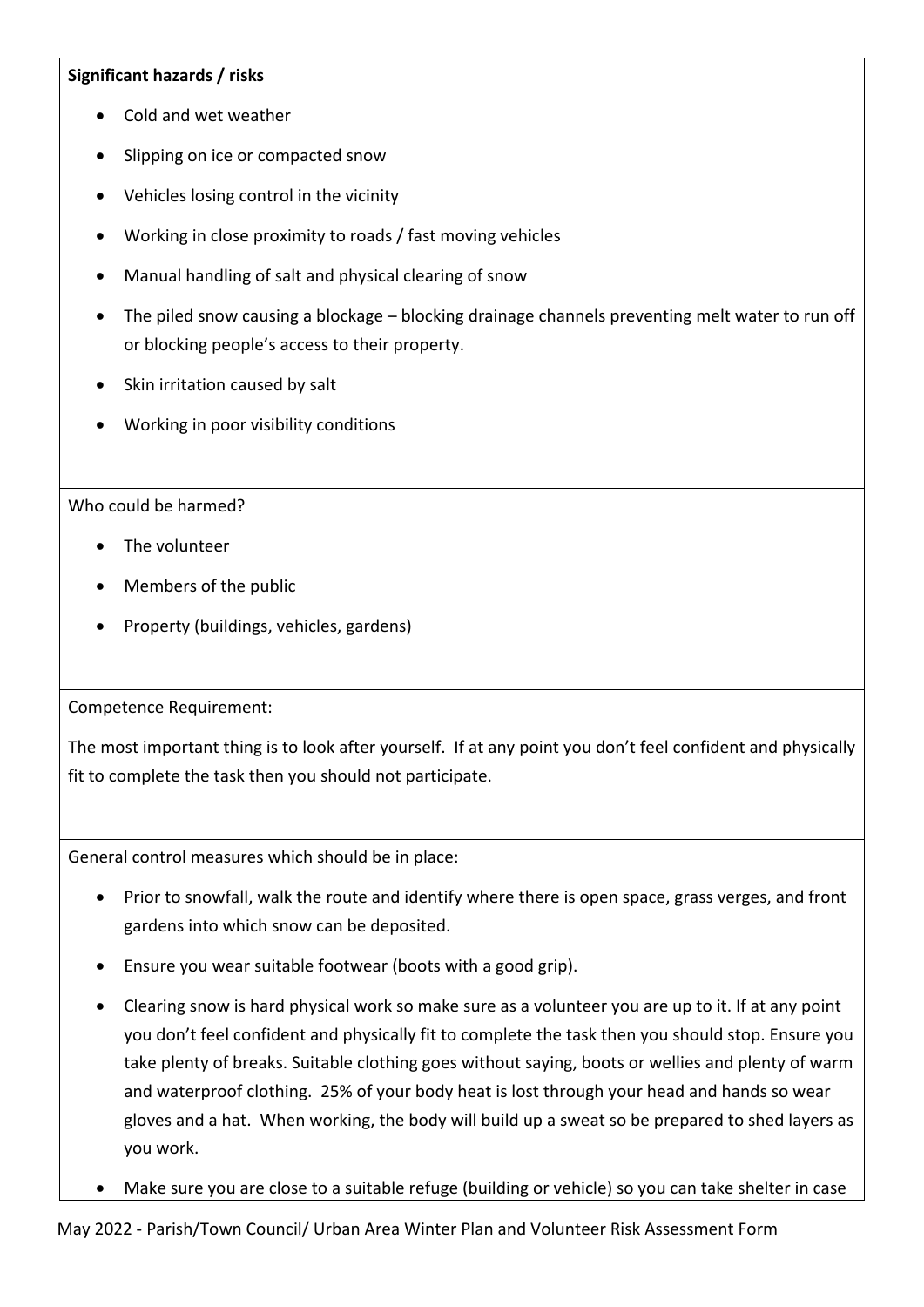the weather turns bad or you get too cold. You can also use the refuge to take plenty of rests as the work is very physical.

- Minimise the effort required by going out as early as possible so you can move the snow *before* it becomes compacted by people walking over it.
- If you are working near a road wear a reflective vest/jacket and have a torch with you. Work towards the oncoming traffic so that you are facing the vehicles and can see if anything is out of control, giving you the opportunity to react to the situation. Do not work whilst listening to an MP3/iPod/other which will impair hearing.
- If you are working alone ensure you have informed someone of where you are and how long you intend to be. Have a charged mobile phone with you and remain in contact every 1-2hrs and inform friends/family of any changes to location or estimated return time.
- Do not use water to clear snow or ice as this can refreeze and create black ice.
- Be aware of pedestrians. Stop work if someone approaches.
- Consider how you are going to get salt to the area to be treated. Use a wheelbarrow or other suitable means i.e. decant a smaller amount into a smaller container that can be carried safely (see The **Manual Handling leaflet** for guidance)
- If you are touching the salt, wear gloves that will protect your hands.
- Where available use a domestic grass spreader/lawn feeder.
- On completion of the works ensure that all equipment is cleared and no trip hazards/ obstructions are left behind.

Manual Handling - Ways of reducing the risk of injury;

- Use a lifting aid
- Reduce the amount of twisting and stooping
- Avoid lifting from floor level or above shoulder height.
- Reduce carrying distances
- Avoid repetitive handling
- Vary the work, allowing one set of muscles to rest while another is used.
- Push rather than pull